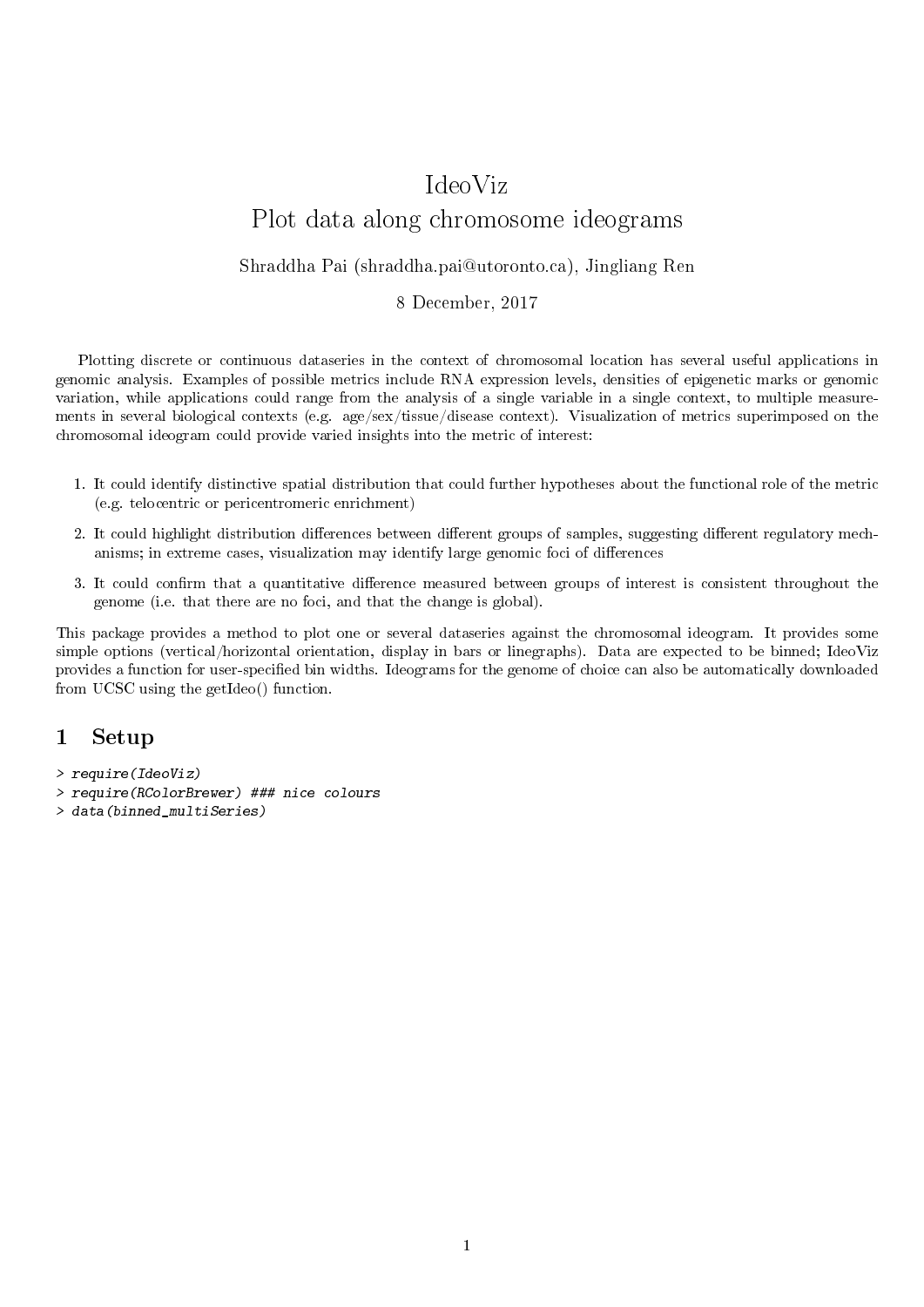## 2 Example 1: Plotting several trendlines along one ideogram

The ideogram table containing cytogenetic band information is used to render chromosomes. This table corresponds directly to the cytoBandIdeo table from the UCSC genome browser. There are two ways to supply an ideogram table to plotOnIdeo():

- 1. First, it can be automatically downloaded from UCSC for your genome of choice, using the getIdeo() function.
- 2. Alternately, a pre-downloaded *cytoBandIdeo* table can be provided to downstream functions such as  $plotOnIdeo()$ . In this case, the table must be provided as a data.frame object with a header row and the column order matching that of the cytoBandIdeo() table at UCSC.

```
> head(ideo)
 chrom chromStart chromEnd name gieStain
1 chr1 0 2300000 p36.33 gneg
2 chr1 2300000 5300000 p36.32 gpos25
3 chr1 5300000 7100000 p36.31 gneg
4 chr1 7100000 9200000 p36.23 gpos25
5 chr1 9200000 12600000 p36.22 gneg
6 chr1 12600000 16100000 p36.21 gpos50
> plotOnIdeo(chrom=seqlevels(binned_multiSeries), # which chrom to plot?
+ ideoTable=ideo, # ideogram name
+ values_GR=binned_multiSeries, # data goes here
+ value_cols=colnames(mcols(binned_multiSeries)), # col to plot
+ col=brewer.pal(n=5, 'Spectral'), # colours
+ val_range=c(0,10), # set y-axis range
+ ylab="array intensities",
+ plot_title="Trendline example")
```
> ideo <- getIdeo("hg18")

#### Trendline example

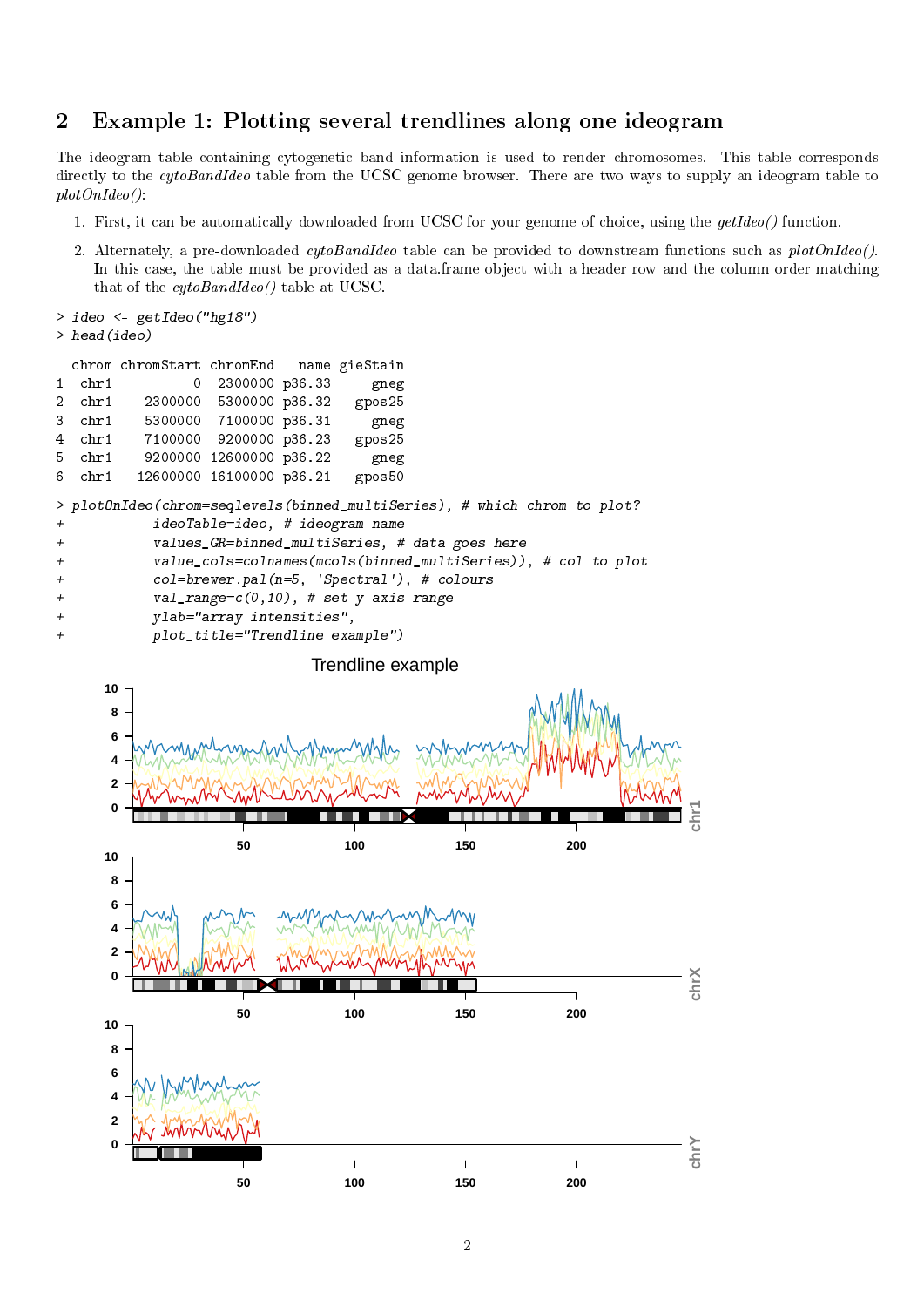## Example 2: Plotting a single series in bar format

For this example, we specify a local file to obtain the chromosome ideograms, rather than having IdeoViz download it from UCSC.

```
> data(binned_singleSeries)
> data(hg18_ideo) # cytoBandIdeo table downloaded previously and stored as a data.frame.
> plotOnIdeo(chrom=seqlevels(binned_singleSeries),
+ ideo=hg18_ideo,
+ values_GR=binned_singleSeries,
+ value_cols=colnames(mcols(binned_singleSeries)),
+ plotType='rect', # plot as bars
+ col='blue', vertical=T,
+ val_range=c(-1,1), ylab="dummy score",
+ plot_title="Discretized example")
Plot chromosome done
Plot chromosome done
Plot chromosome done
```
#### Discretized example

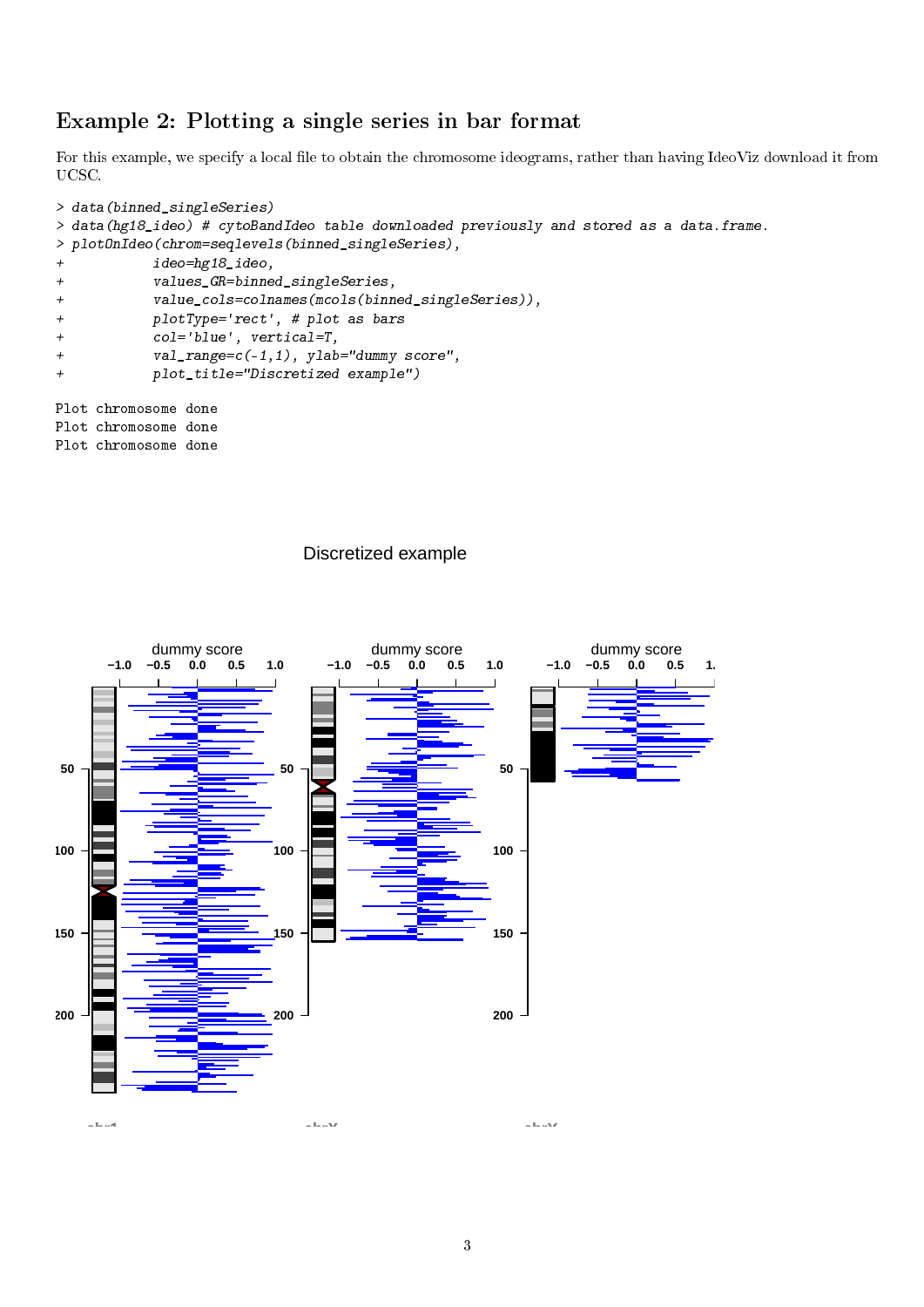## Example 3: Plotting a single series in bar format along entire genome

```
> data(binned_fullGenome)
> plotOnIdeo(chrom=seqlevels(binned_fullGenome),
+ ideo=ideo,
+ values_GR=binned_fullGenome,
+ value_cols=colnames(mcols(binned_fullGenome)),
+ plotType='rect',
+ col='orange', addScale=F, # hide scale to remove visual clutter
```
- + plot\_title="Whole genome view",
- + val\_range=c(-1,1),cex.axis=0.5,chromName\_cex=0.6)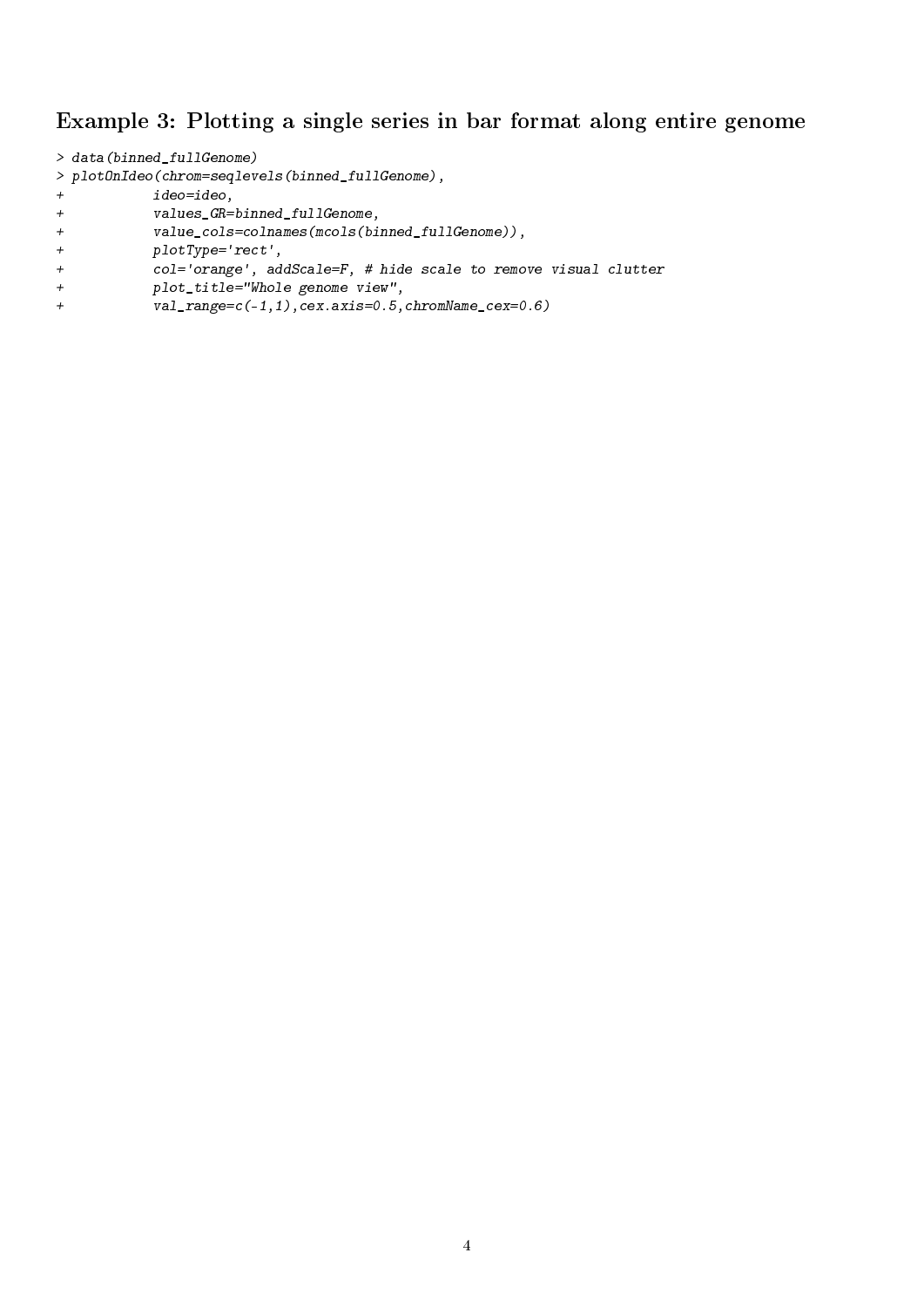## Whole genome view

| $\begin{array}{c} 1.0 \\ 0.5 \\ 0.0 \\ -0.5 \\ -1.0 \end{array}$<br>иH<br>щ<br>זוו וו<br>пΙ                                                                                                                                                      |                               |
|--------------------------------------------------------------------------------------------------------------------------------------------------------------------------------------------------------------------------------------------------|-------------------------------|
| $\begin{array}{c} 1.0 \\ 0.5 \\ 0.0 \\ -0.5 \\ -1.0 \end{array}$<br>ш<br>   <br>ur<br>ш<br>۷I                                                                                                                                                    | chr1<br>chr2                  |
| $\begin{array}{c} 1.0 \\ 0.5 \\ 0.0 \\ -0.5 \\ -1.0 \end{array}$<br>шт                                                                                                                                                                           |                               |
| $\substack{1.0\\0.5}$<br>$0.0$ <sub>-0.5</sub><br>$-1.0$                                                                                                                                                                                         | chr <sub>3</sub>              |
| $\begin{array}{c} 1.0 \\ 0.5 \\ 0.0 \end{array}$<br>$-0.5$<br>$-1.0$                                                                                                                                                                             | chr4                          |
| $\begin{array}{c} 1.0 \\ 0.5 \end{array}$<br>$0.0\,$<br>$-0.5$<br>$-1.0$                                                                                                                                                                         | chr5                          |
| $1.0$<br>0.5<br>$0.0\,$<br>$-0.5$                                                                                                                                                                                                                | chr6                          |
| $-1.0$<br>$1.0$<br>0.5<br>$0.0$<br>-0.5<br>-1.0<br>чυ                                                                                                                                                                                            | chr7                          |
| $1.0$<br>0.5<br>$0.0 - 0.5 - 1.0$                                                                                                                                                                                                                | chr8                          |
| $1.0\,$<br>$\mathbf{0.5}$<br>$0.0 - 0.5 - 1.0$                                                                                                                                                                                                   | chr9                          |
| $\begin{array}{c} 1.0 \\ 0.5 \\ 0.0 \\ -0.5 \\ -1.0 \end{array}$                                                                                                                                                                                 |                               |
| $\begin{array}{c} 1.0 \\ 0.5 \\ 0.0 \\ -0.5 \\ -1.0 \end{array}$                                                                                                                                                                                 | chr14 chr13 chr12 chr11 chr10 |
| $\begin{array}{c} \textbf{1.0} \\ \textbf{0.5} \\ \textbf{0.0} \end{array}$                                                                                                                                                                      |                               |
| $-0.5$<br>$-1.0$<br>$\begin{array}{c} 1.0 \\ 0.5 \\ 0.0 \\ -0.5 \\ -1.0 \end{array}$                                                                                                                                                             |                               |
| $\begin{array}{c} 1.0 \\ 0.5 \\ 0.0 \\ -0.5 \end{array}$                                                                                                                                                                                         |                               |
| $-1.0$<br>$\begin{array}{c} \textbf{1.0} \\ \textbf{0.5} \\ \textbf{0.0} \end{array}$                                                                                                                                                            | chr15                         |
| $-0.5$<br>$-1.0$<br>$\substack{1.0\\0.5}$                                                                                                                                                                                                        | chr17 chr16                   |
| $0.0 - 0.5$<br>$-1.0$<br>$1.0$<br>$0.5$<br>$0.0$                                                                                                                                                                                                 |                               |
| -v.a<br>ш<br>ш<br>.<br>$-1.0$                                                                                                                                                                                                                    |                               |
| $\begin{array}{c} 1.0 \\ 0.5 \\ 0.0 \\ -0.5 \\ -1.0 \end{array}$<br>Ч                                                                                                                                                                            |                               |
| $\begin{array}{c} 1.0 \\ 0.5 \\ 0.0 \\ -0.5 \\ -1.0 \end{array}$<br>F<br>$1.0\,$                                                                                                                                                                 |                               |
| $0.5$<br>0.0<br>-0.5<br>-1.0<br>ապող<br>п<br>8 H H                                                                                                                                                                                               |                               |
| $\begin{array}{c} 1.0 \\ 0.5 \\ 0.0 \\ -0.5 \\ -1.0 \end{array}$<br>art<br>n bin bin<br>٦ı                                                                                                                                                       | chr22 chr21 chr20 chr19 chr18 |
| $\begin{array}{c} 1.0 \\ 0.5 \\ 0.0 \\ -0.5 \\ -1.0 \end{array}$<br>ratt in my bibliotismed a barrow of the United States.<br><b>Hack</b><br>JUMI<br>44<br>للمشاهد فباللغل فالمركا بالخامان بالمتأمنين<br>היינוק<br>ang pr<br>Ш<br>. .<br>ш<br>I | chrX                          |
| $\begin{array}{c} 1.0 \\ 0.5 \\ 0.0 \\ -0.5 \\ -1.0 \end{array}$<br>пm<br>WYW I J<br>ויויון<br>'''I<br>PP L<br>Ш<br>ш<br>H                                                                                                                       | chrY                          |

## 3 Example 4: Binning data using IdeoViz functions

In this example, we do everything in IdeoViz: download the ideogram from UCSC, bin the data, and finally, plot along chromosomes. For the example, we use histone H3K9me3 peak intensities mapped in the human lymphoblastoid cell line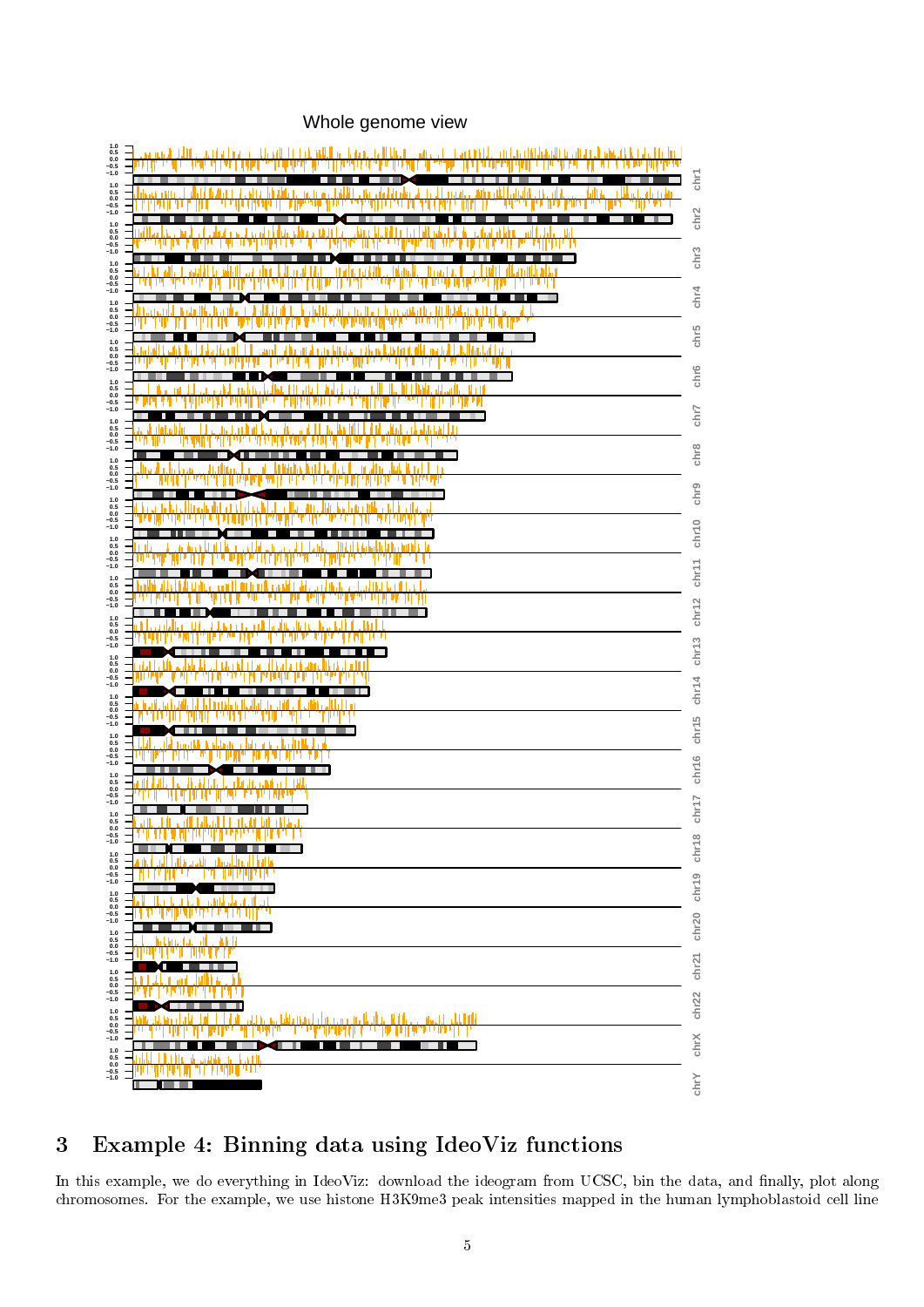GM12878 (GEO accession GSM733664, only 3 chromosomes shown for simplicity). Here, average peak signal is plotted in 500Kb bins along the chromosome. The ideogram plots show high signal in pericentromeric and telomeric regions, consistent with the association of this histone mark with heterochromatin.

Reference: ENCODE Project Consortium, Bernstein BE, Birney E, Dunham I, Green ED, Gunter C, Snyder M. An integrated encyclopedia of DNA elements in the human genome. Nature.(2012): 489 (7414):57-74.

```
> ideo_hg19 <- getIdeo("hg19")
> chroms \leq c("chr1", "chr2", "chrX")
```
> data(GSM733664\_broadPeaks)

```
> head(GSM733664_broadPeaks)
```
#### chrom chromStart chromEnd name score strand signalValue pValue qValue

|          | 1 chr1 10141 10374 . 993                      |  |  | 10.796883 10.3      | $-1$ |
|----------|-----------------------------------------------|--|--|---------------------|------|
| $2$ chr1 | 567457 567702 . 1000                          |  |  | $16.590333$ $100.0$ | $-1$ |
|          | 3 chr1 569826 570047 . 1000 . 15.757614 100.0 |  |  |                     | $-1$ |
|          | 4 chr1 723167 727602 . 808 . 8.389733 14.2    |  |  |                     | $-1$ |
|          | 5 chr1 816959 817136 , 793                    |  |  | 6.188648 1.7        | $-1$ |
|          |                                               |  |  |                     | $-1$ |
|          |                                               |  |  |                     |      |

```
> chrom_bins <- getBins(chroms, ideo_hg19,stepSize=5*100*1000)
> avg_peak <- avgByBin(data.frame(value=GSM733664_broadPeaks[,7]),
   GSM733664_broadPeaks[,1:3], chrom_bins)
> plotOnIdeo(chrom=seqlevels(chrom_bins),
+ ideoTable=ideo_hg19,
+ values_GR=avg_peak, value_cols='value',
+ val_range=c(0,50),
+ plotType='rect',
+ col='blue', vertical=T
+ )
```
Plot chromosome done Plot chromosome done Plot chromosome done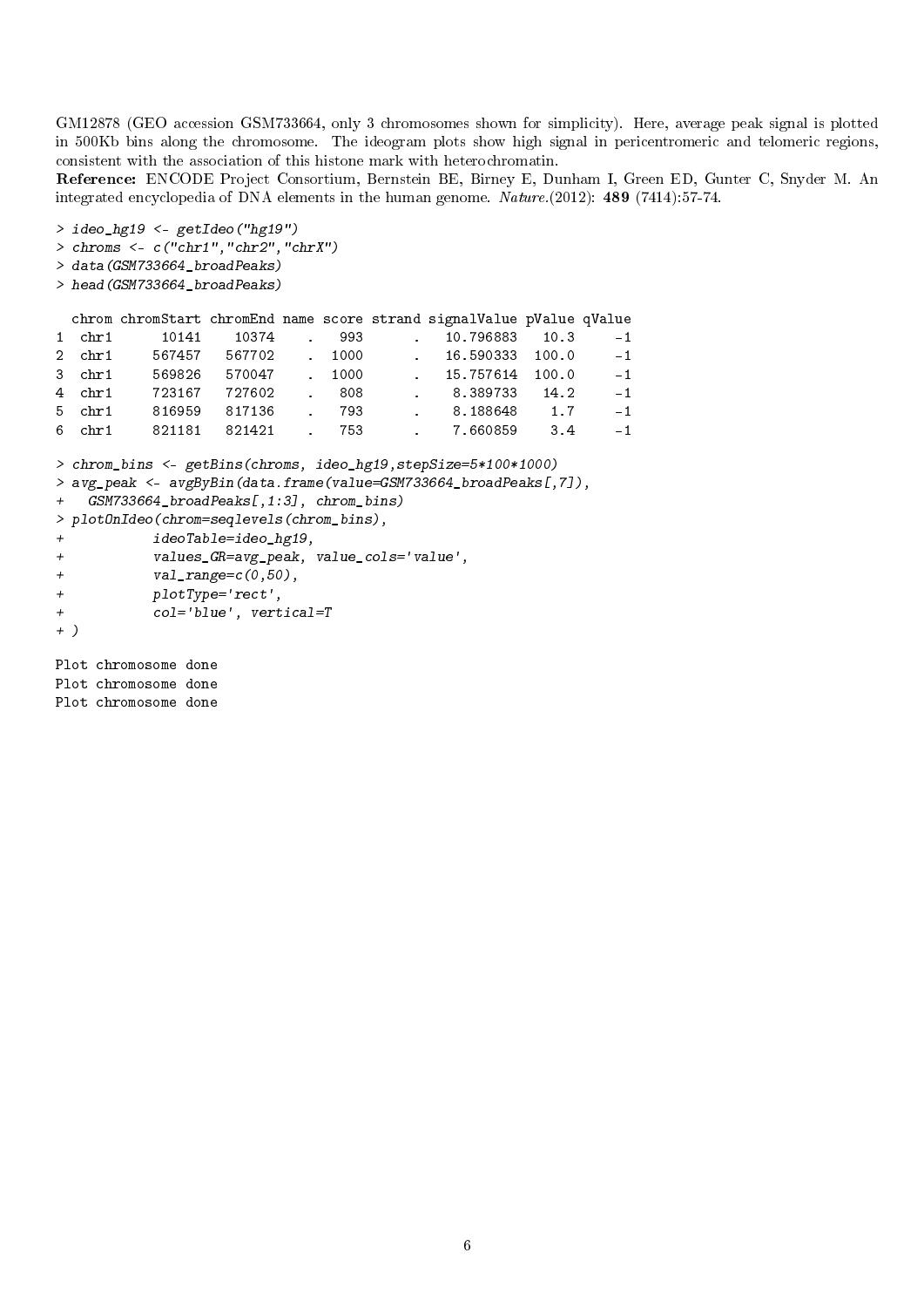

## 4 Example 5: Plotting a set of coordinates as tracks

Here we plot multiple GRanges(), each as its own track.

```
> ideo_hg19 <- getIdeo("hg19")
> x <- GSM733664_broadPeaks
> gr \leftarrow GRanges(x[,1], IRanges(x[,2], x[,3]))
> pal <- brewer.pal(n=5,name="Dark2")
> chroms \leq c("chr1", "chr2", "chrX")
> gr <- gr[which(seqnames(gr)%in% chroms)]
> chrom_bins <- getBins(chroms, ideo_hg19,
+ stepSize=5*100*1000)
> grList <- list(gr,gr,gr,gr,gr)
> plotOnIdeo(chrom=seqlevels(chrom_bins),
+ ideoTable=ideo_hg19,
+ values_GR=grList, value_cols="value",
+ plotType="seg_tracks",
+ col=pal, vertical=F)
```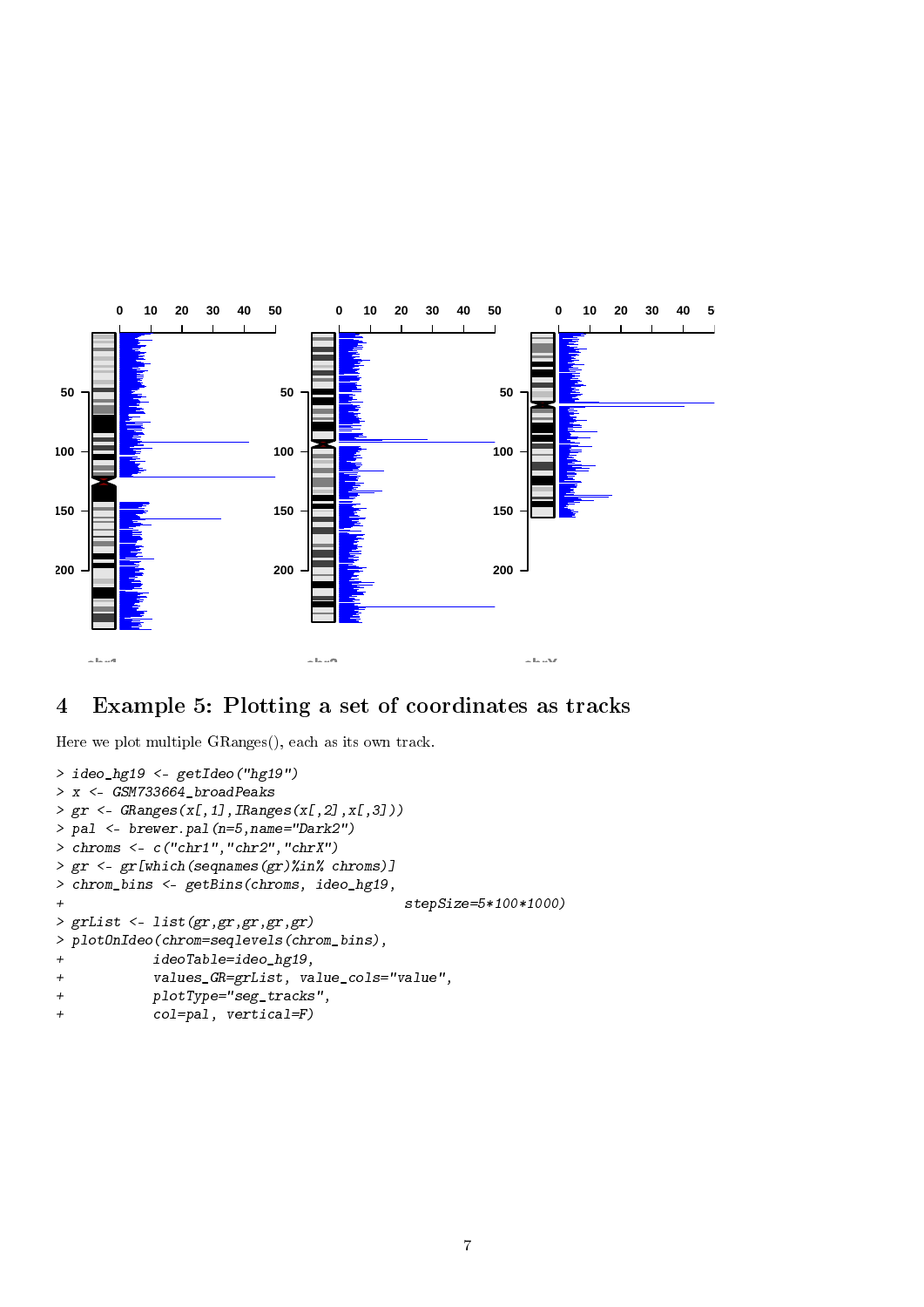

Segments can also be colour-coded by group type. For this the GRanges object needs to have a metadata column named "group", which has the pre-defined categories

```
> for (k in 1:5) {
+ gp <- rep("type1",length(grList[[k]]));
+ gp[(k*1000):((k*1000)+4000)] <- "type2"
+ gp[1:1000] <- "type3"
+ grList[[k]]$group <- gp
+ print(table(grList[[k]]$group))
+ }
type1 type2 type3
9825 4000 1000
type1 type2 type3
9824 4001 1000
type1 type2 type3
9824 4001 1000
type1 type2 type3
9824 4001 1000
type1 type2 type3
9824 4001 1000
> # notice we don't name type3 - this is to show behaviour if a name is not specified
> namedCols <- c("orange","purple"); names(namedCols) <- c("type1","type2")
> plotOnIdeo(chrom=seqlevels(chrom_bins), ideoTable=ideo_hg19,values=grList,
+ plotType="seg_tracks",col=namedCols,vertical=F)
```
> # assign group categories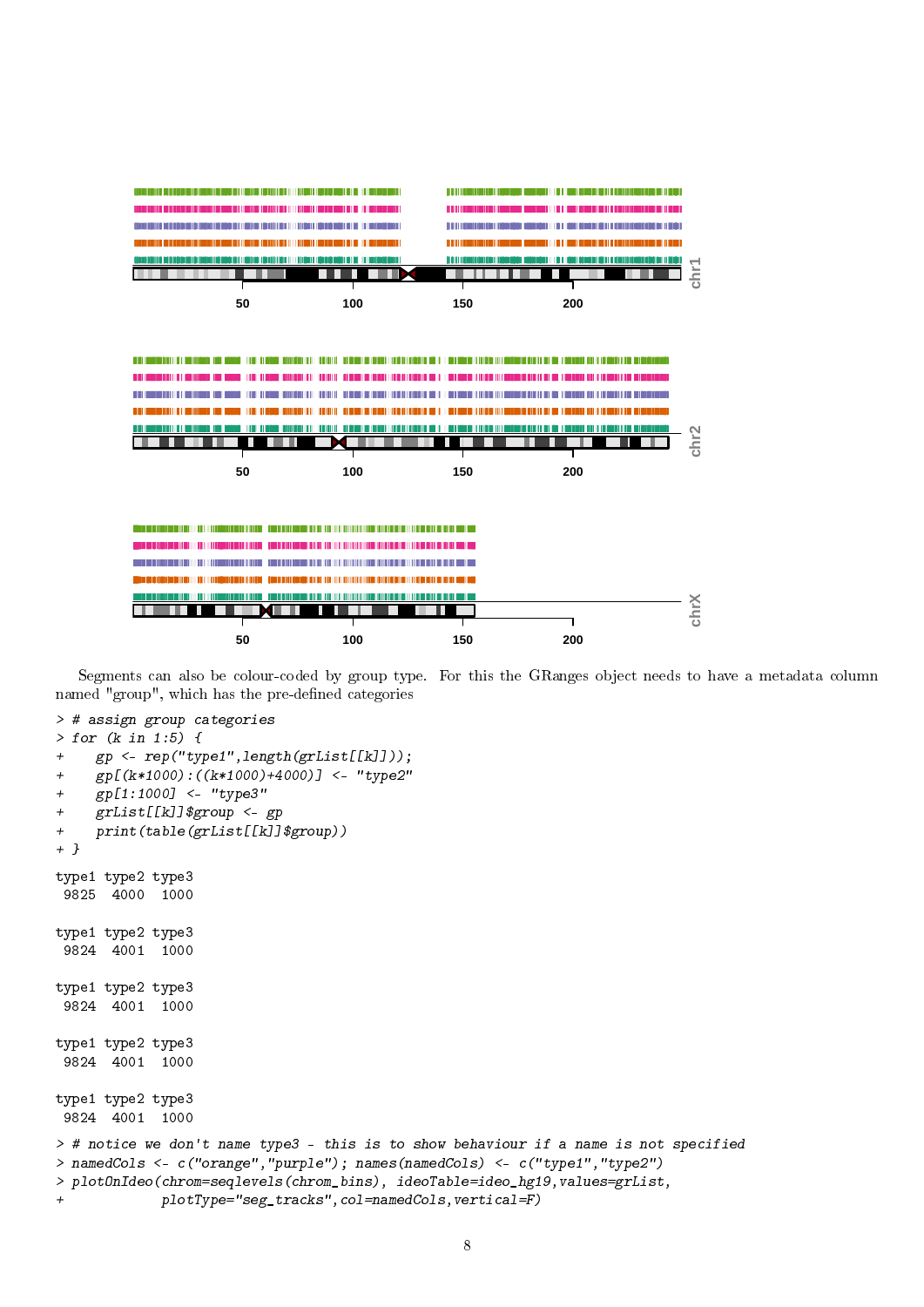

## Session info

```
> sessionInfo()
R version 4.2.0 RC (2022-04-21 r82226)
Platform: x86_64-pc-linux-gnu (64-bit)
Running under: Ubuntu 20.04.4 LTS
Matrix products: default
BLAS: /home/biocbuild/bbs-3.16-bioc/R/lib/libRblas.so
LAPACK: /home/biocbuild/bbs-3.16-bioc/R/lib/libRlapack.so
locale:
 [1] LC_CTYPE=en_US.UTF-8 LC_NUMERIC=C
 [3] LC_TIME=en_GB LC_COLLATE=C
 [5] LC_MONETARY=en_US.UTF-8 LC_MESSAGES=en_US.UTF-8
 [7] LC_PAPER=en_US.UTF-8 LC_NAME=C
 [9] LC_ADDRESS=C LC_TELEPHONE=C
[11] LC_MEASUREMENT=en_US.UTF-8 LC_IDENTIFICATION=C
attached base packages:
[1] stats4 stats graphics grDevices utils datasets methods
[8] base
other attached packages:
[1] IdeoViz_1.33.0 rtracklayer_1.57.0 RColorBrewer_1.1-3
[4] GenomicRanges_1.49.0 GenomeInfoDb_1.33.0 IRanges_2.31.0
[7] S4Vectors_0.35.0 Biobase_2.57.0 BiocGenerics_0.43.0
```